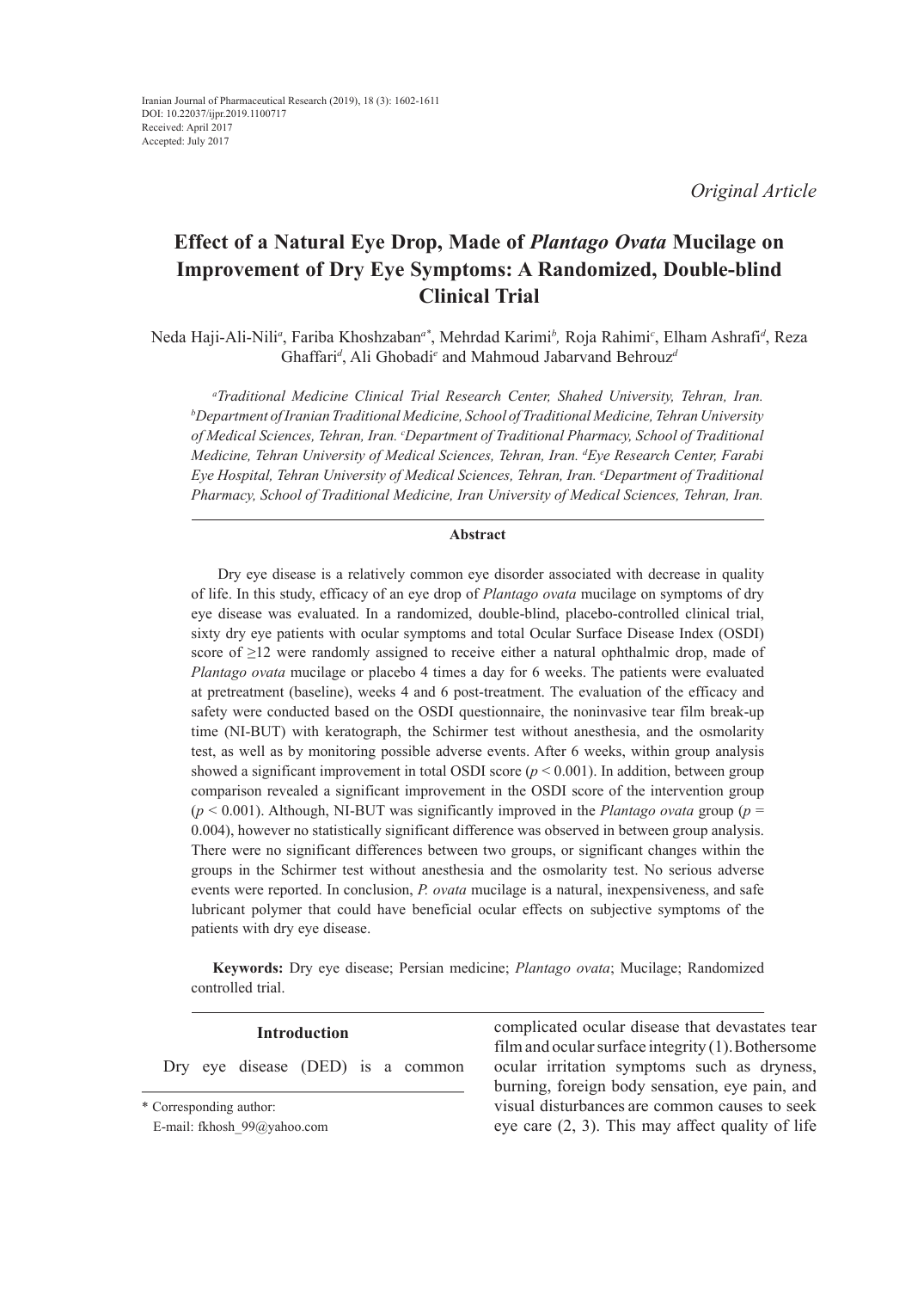and work productivity of the patients (4-8). The estimated prevalence of DED is ranging from  $0.1\%$  to as high as 33%  $(9, 10)$ . It has a multifactorial etiology with a challenging treatment. Two major etiopathogenic types of dry eye are aqueous-deficient dry eye and evaporative dry eye (11). Regardless of DED subtypes, pathological events involved in ocular surface injury are similar.

It is documented that, the underlying pathogenesis of DED comprises an inflammatory process mediated by T-cell lymphocytes (12). Two basic mechanisms of dry eye are tear hyperosmolarity and tear film instability (11). Increased evaporation or decreased lacrimal flow concludes to tear hyperosmolarity that stimulates the production of proinflammatory cytokines. Inflammatory mediators cause loss of goblet cells, decreased mucin production and subsequent instability of tear film (13). This instability eventually reintensifies ocular surface hyperosmolarity (13-17).

Lubricants, commonly prescribed as the first-line management of dry eye, are suggested in all levels of disease severity (18). There are several formulations of lubricant eye drops that can adequately alleviate DED symptoms and provide treatment objectives. Given that mechanism of dry eye is an inflammatory process, formulation of artificial tears containing anti-inflammatory agents may effectively lead to improvement in the signs and symptoms of DED. The active ingredients of several newly developed chemical drugs, are natural components of plants that have useful properties including anti-oxidation, antiinflammation, anti-apoptosis, and recovery of the body's homeostasis (19-21).

The beneficial effects of herbal compounds on some ocular disease such as age-related macular degeneration (AMD), glaucoma, cataract, retinal disorders including diabetic retinopathy and retinitis pigmentosa as well as their protective effects against toxic agents, affecting human corneal epithelial cells, have recently been examined (20, 22-31). However, few clinical trials have been performed to study the effect of herbal medicines on DED (32- 34). In Persian medicine (PM), several herbal products have previously been used for DED (35-37). Based on referral PM texts, particularly "the Canon of Medicine" (by Avicenna 980- 1038 AD), *Plantago ovata* (*P. ovata*) was suggested as a natural remedy for treatment of dry eye (38). The *P. ovata* is known as a potent hydrating agent in PM and has been used for many different purposes like lubrication of lungs, polydipsia and fever. It has also been used for treatment of various diseases including constipation, gastrointestinal ulcers, hoarseness and inflammations (39, 40). Recent studies have confirmed many pharmacological effects for *P. ovate*. These include wound healing, antiulcer, bronchospasm , anti-inflammatory, and antioxidant effects (41-47).

The objective of this study was to evaluate the effects of a herbal ophthalmic drop of *P. ovata* mucilage on improvement of dry eye disease in patients aged 30 to 60 years who were suffering from ocular symptom.

## **Experimental**

## *Study design*

A randomized, double-blind, placebo– controlled study was conducted on 60 consecutive patients with dry eye disease in Farabi Eye Hospital (Tehran University of Medical Sciences, Tehran, Iran). Before any study –specific investigation, each participant provided a written informed consent form.

The Ethics Committee of Shahed University approved the protocol (approval number: 4/1196) before the study was initiated. Also, the trial was registered in the Iranian Registry of Clinical Trials with the registration number of IRCT 2015032621540N1.

# *Study population*

Eligible patients were age 30-60 years with a history of dry eye disease for at least 6 months. In addition, they were required to meet the following inclusion criteria presenting at least one symptom of dryness, grittiness or foreign body sensation and Ocular Surface Disease Index (OSDI) questionnaire score ≥12. In addition, patients with a history of other eye diseases or ocular interventions (including pterygium, chemical eye burning, refractive surgery, punctual plug and punctual occlusion),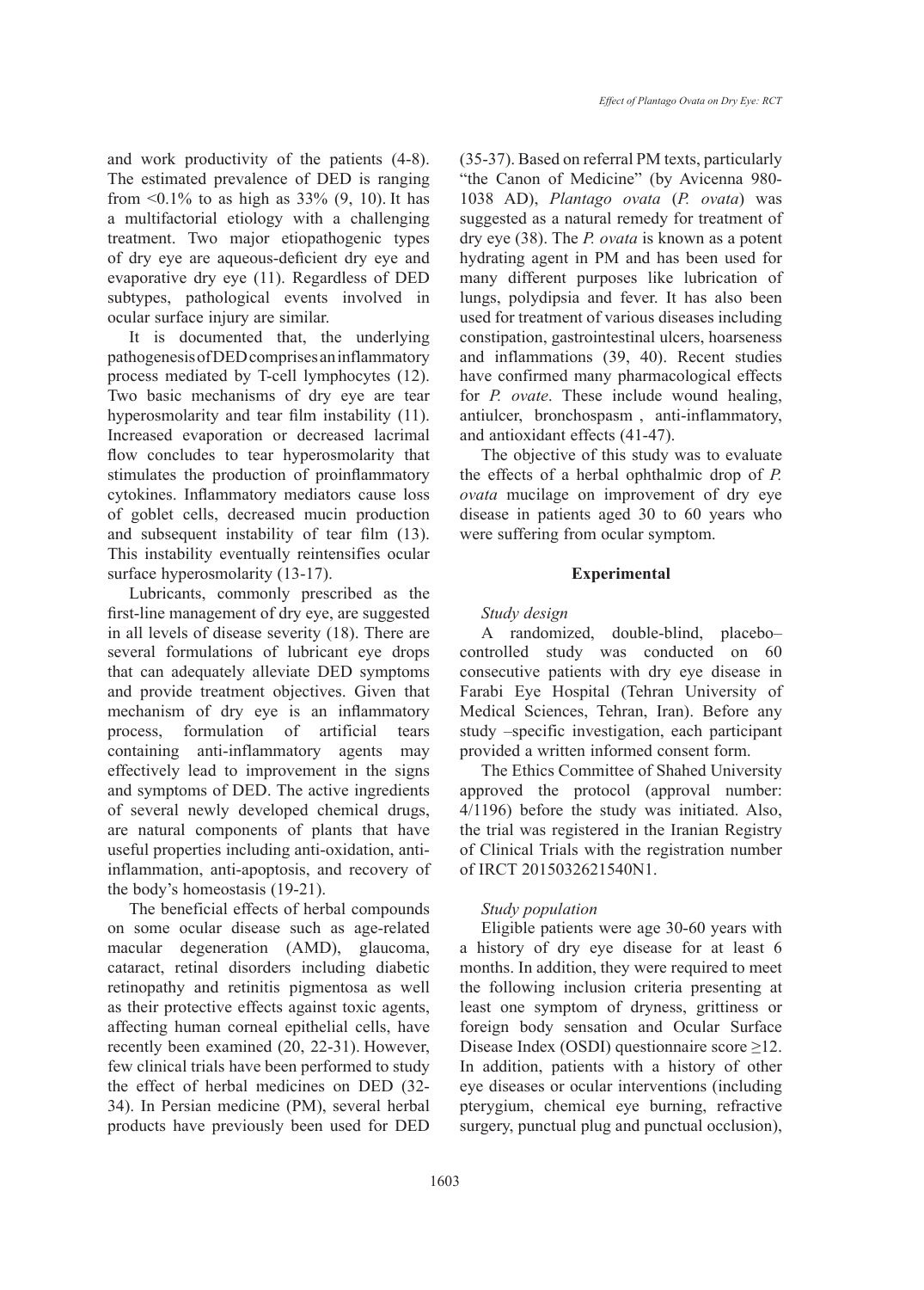chronic systemic disease (including thyroid eye disease, diabetes, and graft –versus- host disease), active eye infection, allergy to any ingredients of the study medicine, and those receiving any chronic systemic medications (antihistamines, antidepressants, diuretics and corticosteroids) or dose alterations during the study were excluded from the study.

#### *Study intervention*

Patients were randomly allocated to receive either herbal eye drop or placebo (distilled water) four times a day.

Herbal eye drop was administered in 20 mL white drop bottles (containing 15 mL of solution) with white caps. Placebo was also supplied in identical drop bottles.

The patients were instructed to use their study medication (or placebo) in both eyes, four times a day. They were also allowed to use a preservative-free lubricant eye drop, four times daily, during the study period. The preservative-free lubricant eye drops (Artelac, Dr. Gerhard Mann, Chem.-pharm. Fabrik GmbH, Berlin, Germany) were supplied in unit dose containers. To avoid washing out the study medication, the patients were instructed to apply 10 min interval between instillation of the medication.

# *Formulation and standardization of herbal eye drop*

Seeds of the *Plantago ovata* (family *Plantaginaceae*) were identified by an expert staff botanist, and are kept at the herbarium of the School of Pharmacy, Tehran University of Medical Sciences, under the voucher number PMP-751. Eight grams of *Plantago ovata* husk was soaked in 100 mL distilled water for 12 h. Then, the material was squeezed through muslin cloth for filtering and extracting out the mucilage content.

The separated mucilage was dried in oven at temperature less than 60 °C, and then was powdered and stored in a desiccator. For preparation of the eye drop solution, 1 g of mucilage powder was dissolved in 100 mL distilled water and then filled in 20 mL drop containers. Autoclaving at 121 °C for 15 min was used for sterilization of the final product(49). For standardization of herbal drop, total polysaccharide content of the solution was determined according to the procedure of Dubois *et al.* (50). The total polysaccharide content of *P. ovata* eye drop was found to be 0.35 µg/mL (mean of three determinations).

## *Randomization*

Eligible patients were randomly assigned corresponding to allocation code for drug and placebo groups by using a block –randomization list (non–stratified with equal–length blocks) obtained by Microsoft Excel 2010 program.

#### *Study outcomes*

Selected patients enrolled in the study and underwent one baseline and 2 follow up evaluations. At follow up1 (baseline), patients signed an informed consent and their symptoms were assessed according to OSDI questionnaire. The OSDI questionnaire is a 12-item questionnaire with score ranging from 0 to 100 and contains three subscales: ocular discomfort symptoms (OSDI- symptoms), vision-related function (OSDI- function) and environmental triggers (OSDI –triggers) (4). At this stage, the objective symptoms were also examined with this order: Osmolarity test with Tear Lab Osmolarity System (TearLab Corp), Noninvasive tear film break-up time (NI-BUT) with keratograph, measured by OCULUS Keratograph 5M), and Schirmer test without anesthesia. The same procedure and outcome determination were carried out at the follow up3, in the week 6 of intervention (end of study).

At follow up2, which was a call visit at week 4 of the treatment period, the patients were asked to report any symptoms after the initiation of treatment, as well as duration and the severity of the symptoms. The severity of symptoms were evaluated as mild (no action taken), moderate (limiting daily activities such as reading, driving at night, watching TV and working on the computer), or severe (limiting personal activities).

Safety evaluation included caring about any possible adverse events, and examining visual acuity and ophthalmologic examinations using slit-lamp.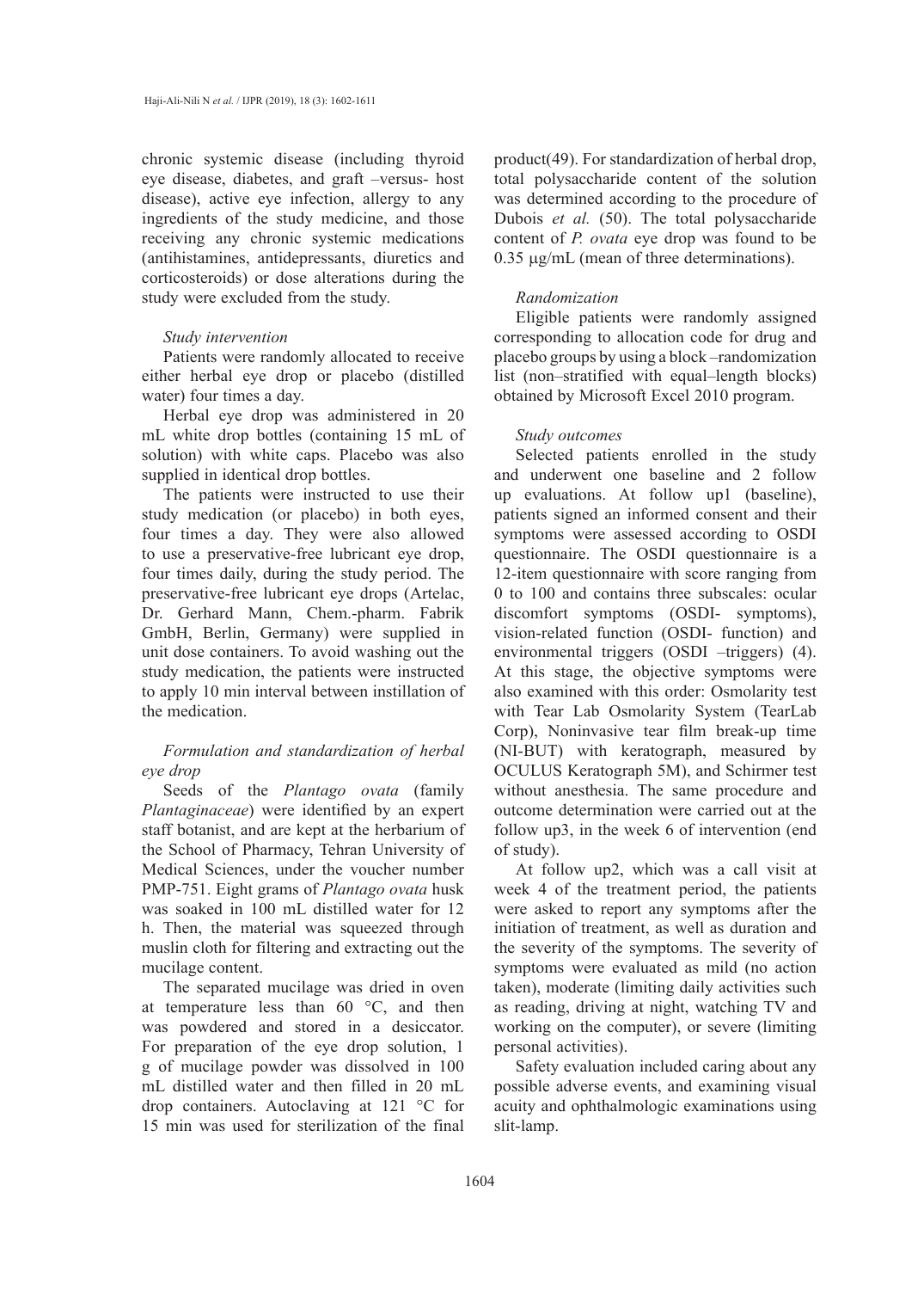

**Figure 1.** CONSORT flow chart of the study. **Figure 1.** CONSORT flow chart of the study.

*Sample size estimation and Statistical analyses*

A sample size of 34 in each group was estimated with  $\alpha = 0.05$  and the study power of 80%. Data normality was assessed using the Shapiro-Wilk test. The Mann-Whitney *U* test was used to compare differences between groups, when their distributions were not normal.

Similarly, within-group treatment effects (before and after intervention) were compared using the Wilcoxon test. *P*-values < 0.05 were considered as statistically significant. All of the statistical analyses were performed using statistical package for the social sciences, version 19.0 (SPSS Inc., Chicago, IL, USA).

#### **Results**

From May 24, 2015 to September 18, 2016, in total 102 patients, referred to the ocular surface clinic at the Farabi Eye Hospital, were eligible to be recruited for this study. Overall, 60 patients, 30 cases in the *P. ovata* group and 30 cases in the placebo group completed the trial (Figure 1). Demographics and baseline characteristics of the study groups are presented at the Table 1.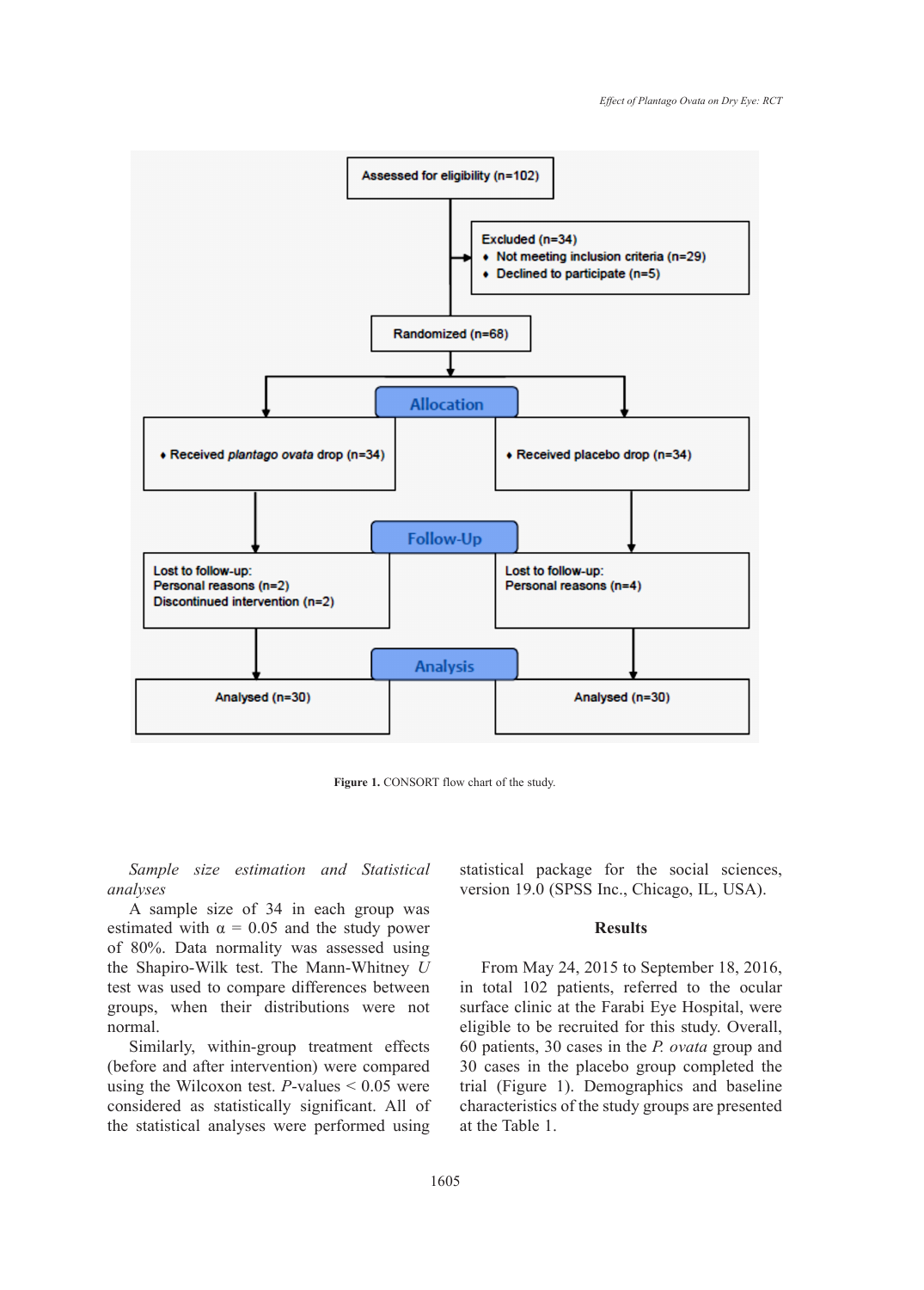**Table 1.** Patient demographics and baseline disease characteristics.

| <b>Variable</b>                                | P. ovata          | Placebo            | $\boldsymbol{P}$ |
|------------------------------------------------|-------------------|--------------------|------------------|
| Age (years) (Mean $\pm$ SD)                    | $48.5 \pm 9.8$    | $46.07 \pm 12.04$  | 0.39             |
| Female/Male, n                                 | 24/6              | 23/7               | 0.75             |
| <b>Educational level</b>                       |                   |                    |                  |
| $\leq$ High school, n                          | 26                | 23                 | 0.67             |
| $\geq$ Bachelor's degree                       | 4                 | 7                  |                  |
| OSDI score baseline (Mean $\pm$ SD)            | $47.5 \pm 17.85$  | $43.06 \pm 15.89$  | 0.31             |
| Breakup time score baseline, s (Mean $\pm$ SD) | $9.59 \pm 5.56$   | $9.77 \pm 6.78$    | 0.09             |
| Schirmer score baseline, s (Mean $\pm$ SD)     | $9.91 \pm 9.05$   | $13.07 \pm 9.7$    | 0.74             |
| Osmolarity score baseline (Mean $\pm$ SD)      | $300.52 \pm 5.56$ | $305.61 \pm 18.77$ | 0.71             |

n: Number; s: Second.

# *Efficacy evaluation*

*Subjective efficacy evaluation*

Within groups analyses revealed that in both groups, there are significant reduction in the OSDI (total score) after 6 weeks of the study period (*P* < 0.0001). Also, between groups comparisons showed that improvement of the OSDI (total score) in the *P. ovata* group is greater than that of the placebo group after 6 weeks of drug use  $(P = 0.0001)$  (Table 2).

| <b>Test</b>           |                                           | P. ovata         | Placebo           | P (between groups) |
|-----------------------|-------------------------------------------|------------------|-------------------|--------------------|
| OSDI total            | Baseline (Mean $\pm$ SD)                  | $47.5 \pm 17.85$ | $43.06 \pm 15.89$ | < 0.0001           |
|                       | 6 week after treatment<br>$(Mean \pm SD)$ | $18.39 \pm 8.95$ | $36.5 \pm 16.58$  |                    |
|                       | $P$ (within group)                        | < 0.0001         | < 0.0001          |                    |
| Sensitive to light    | Baseline (Mean $\pm$ SD)                  | $3.33 \pm 0.84$  | $2.46 \pm 1.40$   | 0.000              |
|                       | 6 week after treatment<br>$(Mean \pm SD)$ | $1.33 \pm 0.95$  | $1.96 \pm 1.29$   |                    |
|                       | $P$ (within group)                        | < 0.0001         | 0.005             |                    |
| Grittiness            | Baseline (Mean $\pm$ SD)                  | $2.63 \pm 1.32$  | $2.63 \pm 1.35$   | 0.000              |
|                       | 6 week after treatment<br>$(Mean \pm SD)$ | $0.80 \pm 0.80$  | $2.06 \pm 1.28$   |                    |
|                       | $P$ (within group)                        | < 0.0001         | < 0.0001          |                    |
| Burning               | Baseline (Mean $\pm$ SD)                  | $1.80 \pm 1.42$  | $1.83 \pm 1.17$   |                    |
|                       | 6 week after treatment<br>$(Mean \pm SD)$ | $0.43 \pm 0.62$  | $1.33 \pm 0.99$   | 0.000              |
|                       | $P$ (within group)                        | < 0.0001         | < 0.0001          |                    |
| <b>Blurred</b> vision | Baseline (Mean $\pm$ SD)                  | $1.03 \pm 1.09$  | $0.99 \pm 1.02$   |                    |
|                       | 6 week after treatment<br>$(Mean \pm SD)$ | $0.36 \pm 0.71$  | $1.06 \pm 1.94$   | 0.006              |

#### **Table 2.** The subjective treatment effects.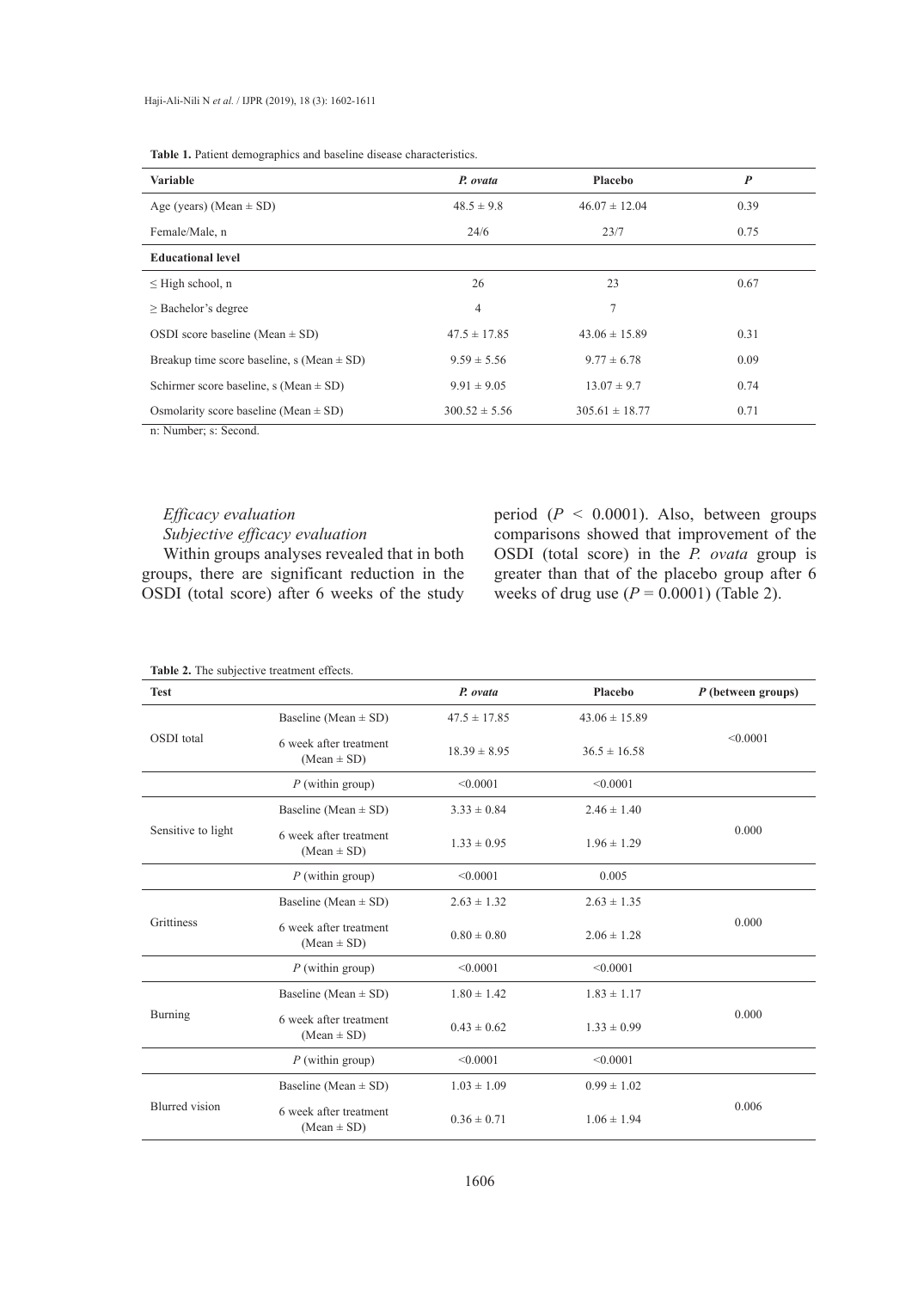| <b>Test</b>    |                                          | P. ovata        | Placebo         | P (between groups) |
|----------------|------------------------------------------|-----------------|-----------------|--------------------|
|                | $P$ (within group)                       | < 0.0001        | 0.49            |                    |
| Loss of vision | Baseline (Mean $\pm$ SD)                 | $0.33 \pm 1.06$ | $0.66 \pm 0.25$ | 0.56               |
|                | 6week after treatment<br>$(Mean \pm SD)$ | $0.33 \pm 1.05$ | $0.66 \pm 0.25$ |                    |
|                | $P$ (within group)                       | 0.57            | 1.00            |                    |

**Table 2.** Contenued.

*P. ovata: plantago ovate.*

Similar significant improvements (*P* < 0.006) were obtained for the 4 symptoms belonging to OSDI- symptoms subscales of the OSDI questionnaire including sensitivity to light, grittiness of the eyes, soreness of the eyes and blurred vision with an exception for the within group changes of the blurred vision in the placebo group  $(P = 0.49)$  (Table 2). Poor vision, as the fifth symptom of OSDIsymptoms subscales in OSDI questionnaire did not have any significant changes (Table 2).

# *Objective efficacy evaluation*

Regarding 3 objective treatment effects comprising the NI-BUT, the Schirmer test and the tear film osmolarity test, results were not encouraging. Although, in the intervention group an improvement in the NI-BUT was seen after 6 weeks of using ophthalmic drop of *P. ovata* mucilage ( $P = 0.004$ ), however, this was not confirmed by between groups comparisons (Table 3).

# *Safety evaluation*

There were no serious adverse events in either study groups. The most common adverse reactions reported were burning in the *P. ovata*   $(n = 5, (17\%)$ ) and the placebo groups  $(n = 3,$ (10%)). Others were blurred vision, occurring in ten minutes after drug use, with the frequency of n = 3 (10%) and n = 1, (0.3%) in the *P. ovata*  and placebo groups, respectively. 1 patient (0.3%) in the *P. ovata* group had conjunctival hyperemia.

The burning and blurred vision symptoms were tolerable, causing no discontinuation in medication use. With regard to local

| <b>Test</b>            |                                           | P. ovata           | Placebo            | P (between groups) |
|------------------------|-------------------------------------------|--------------------|--------------------|--------------------|
| NI-BUT                 | Baseline (Mean $\pm$ SD)                  | $9.59 \pm 5.56$    | $9.77 \pm 6.78$    | 0.09               |
|                        | 6 week after treatment<br>$(Mean \pm SD)$ | $12.75 \pm 6.25$   | $9.42 \pm 6.52$    |                    |
|                        | $P$ (within group)                        | 0.004              | 0.856              |                    |
| Schirmer test          | Baseline (Mean $\pm$ SD)                  | $9.91 \pm 9.05$    | $13.07 \pm 9.73$   | 0.74               |
|                        | 6 week after treatment<br>$(Mean \pm SD)$ | $12.1 \pm 10.81$   | $11.65 \pm 9.03$   |                    |
|                        | $P$ (within group)                        | 0.15               | 0.46               |                    |
| <b>Osmolarity Test</b> | Baseline (Mean $\pm$ SD)                  | $300.52 \pm 5.56$  | $305.61 \pm 18.77$ |                    |
|                        | 6 week after treatment<br>$(Mean \pm SD)$ | $293.04 \pm 67.34$ | $307.61 \pm 13.66$ | 0.71               |
|                        | $P$ (within group)                        | 0.61               | 0.33               |                    |

| Table 3. The objective treatment effects. |  |  |  |
|-------------------------------------------|--|--|--|
|-------------------------------------------|--|--|--|

*P. ovata: plantago ovate*; NI-BUT: Noninvasive tear film break-up time.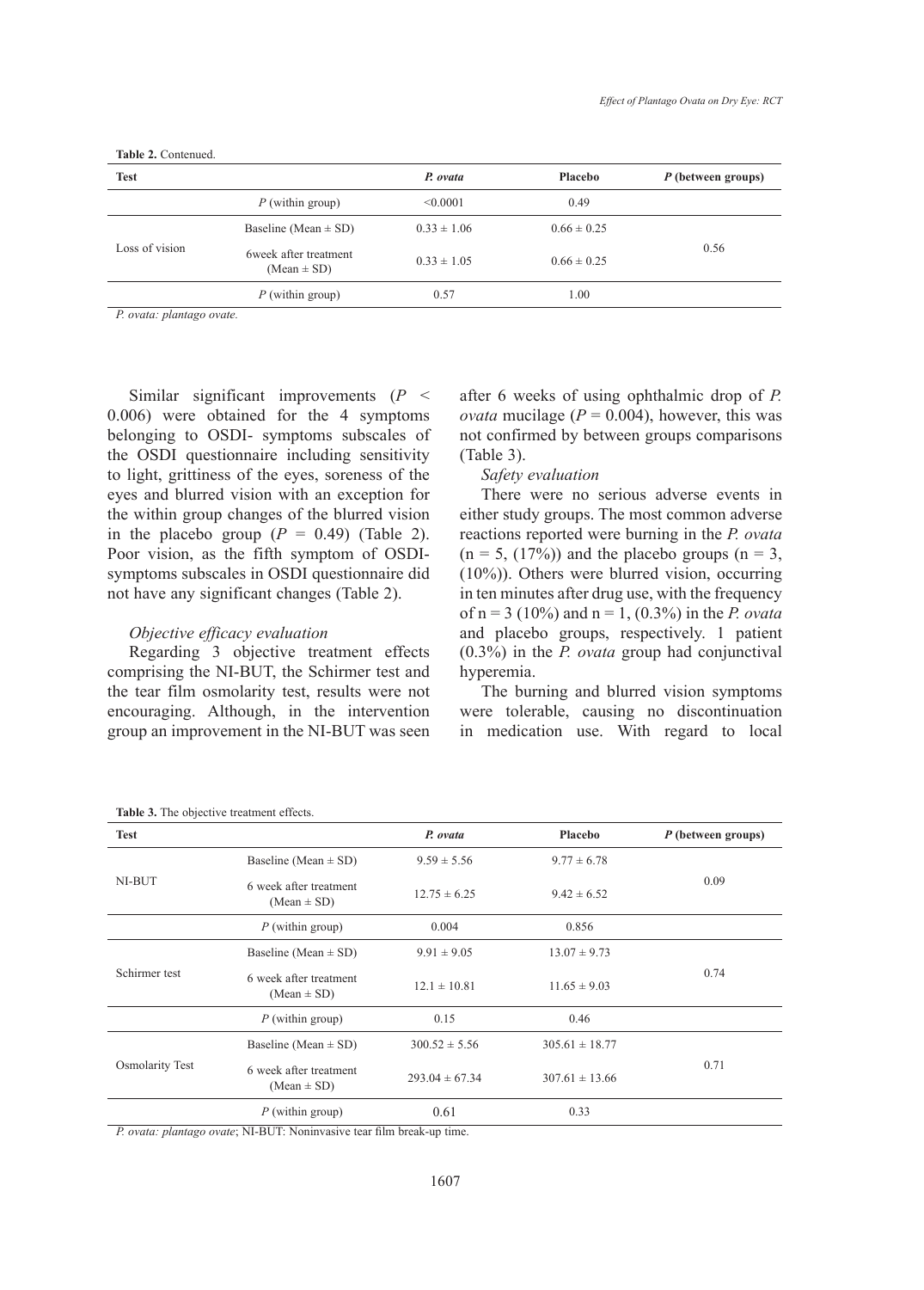ocular tolerance parameters assessed during ophthalmologic examination, no major differences between two groups were found.

#### **Discussion**

This study evaluated the effects of an ophthalmic drop made of *P. ovata* mucilage in patients with dry eye disease, using a doubleblind randomized clinical trial.

Our findings showed significant improvements in the subjective symptom of dry eye disease in patients using ophthalmic drop of *P. ovata* mucilage. However, our findings were not in favor of the herbal drop, supporting its beneficial impact on the objective symptoms of dry eye disease.

Clinical and epidemiological studies have showed that dry eye disease is more prevalent in females than males (51, 52). Likewise, majority (78%) of the patients entered in this study were females.

Our study herbal product could significantly improve the total OSDI score and the symptoms of sensitivity to light, grittiness, sore eyes, and blurred vision. This may possibly be related to the potentially hydrating, anti-inflammatory, and antioxidant effects of *P. ovata*.

The first stage in the treatment of dry eye disease accompanied by reduction in lacrimal tear secretion and tear deficiency is hydrating and increasing tear volume. *P. ovata* husk has a high capacity of water absorption and thus could act as a potent hydrating agent (53).

Moreover, one of the applications of *P. ovata* mucilage in pharmaceutical industry is serving as water retention agent (54). Therefore, it can play as tear trapping agent in eye and inhibiting tear from evaporation.

Potential mechanisms by which *P. ovata* mucilage may improve ocular surface disease in dry eye were not evaluated in this study, but anti-inflammatory effects of *P. ovata* mucilage have been demonstrated in several studies. The two main mechanisms involved in dry eye disease are increase in tear osmolarity and ocular surface inflammation. Hyperosmolarity stimulates a cascade of inflammatory events in the epithelial surface cells involving mitogenactivated protein kinases (MAPKs) and nuclear

factor kappa B (NF-*κB*) signaling pathways, as well as the generation of inflammatory cytokines such as caspase-1, interleukin (IL)-1*α*, IL-1*β*, and tumor necrosis factoralpha(TNF-*α*). Activation of inflammatory mediators leads to cellular apoptosis, glycocalix mucin loss, and epithelial damage that result in tear film instability. The severity of disease is also affected by inflammation (1, 55). Decrease in the level of caspase 3 has been reported by *P. ovata* (44). IL-8 and NF-κB are other inflammatory mediators that their concentrations could be affected by *P. ovata* (47). It has also been demonstrated that decrease in some pro-inflammatory mediators including nitric oxide, leukotriene B4, and TNF-*α* after dietary supplementation with *P. ovata* can occur (45). Other anti-inflammatory activities reported from *P. ovata* include inhibition of the protein kinase C, down-regulation of the expression of intercellular adhesion molecule-1 (ICAM-1), as well as inhibition of the inflammation produced by 5-hydroxy-6,8,11,14-eicosatetraenoic acid and leukotriene B4 (46).

In addition, the antioxidant activity is another property of *P. ovata* seed. Oxidative stress can be a causative factor in the development of dry eye disease as well as inflammation. It is documented that mitochondria-induced oxidative damage in the lacrimal glands induces lacrimal dysfunction, resulting in dry eye disease (56). Nakamura *et al.* have suggested a relationship between the accumulation of oxidative stress and the etiology of corneal epithelial alterations in blink-suppressed dry eyes (57). A significant reduction in myeloperoxidase activity and restoration of glutathione levels have been shown after supplementation with *P. ovata* seed (45, 48).

As the inflammation and oxidation process are the bases for pathophysiology of the dry eye disease, significant improvement of ocular symptoms of dry eye disease by ophthalmic drop of *P. ovata* mucilage, which was confirmed by the OSDI questionnaire, is reasonable.

On the other hand, we did not find a significant priority for the study herbal drop in improvement of the objective symptoms of dry eye in comparison to the placebo. This could be due to the small sample size of the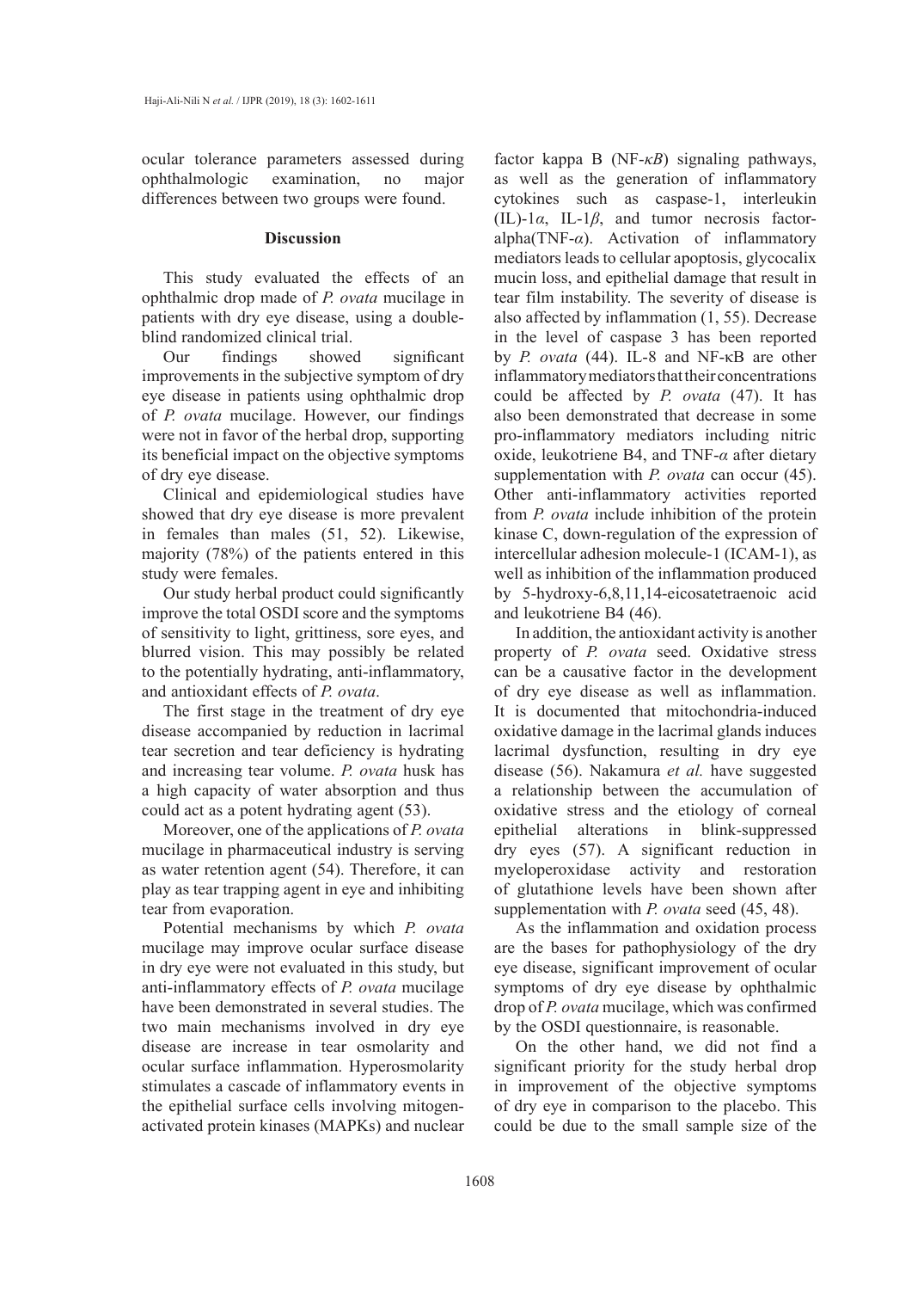study, technical complications to perform the study tests, and the short duration of the follow up period. There are studies reporting similar controversial findings for the subjective and objective symptoms in patients with dry eye disease (58-60).

In conclusion*, P. ovata* mucilage is a natural, inexpensiveness, and safe lubricant polymer that could have beneficial ocular effects on symptoms of the patients with dry eye disease.

#### **Acknowledgment**

This study is a part of postgraduate PhD thesis of Neda Haji-Ali-Nili. This research was supported by a grant from Shahed University. The authors would like to thank the staff of the Farabi Eye Hospital, Tehran, Iran.

### **References**

- (1) Lemp MA, Baudouin C, Baum J, Dogru M, Foulks GN, Kinoshita S, Laibson P, McCulley J, Murube J and Pflugfelder SC. The definition and classification of dry eye disease: report of the definition and classification subcommittee of the international dry eye workshop (2007). *Ocul. Surf*. (2007) 5: 75-92.
- (2) Friedman NJ. Impact of dry eye disease and treatment on quality of life*. Curr. Opin. Ophthalmol.* (2010) 21: 310-6.
- (3) Nichols KK. Patient-reported symptoms in dry dye disease*. Ocul. Surf*. (2006) 4: 137-45.
- (4) Grubbs Jr JR, Tolleson-Rinehart S, Huynh K and Davis RM. A review of quality of life measures in dry eye questionnaires*. Cornea* (2014) 33: 215.
- (5) Miljanović B, Dana R, Sullivan DA and Schaumberg DA. Impact of dry eye syndrome on vision-related quality of life*. Am. J. Ophthalmol*. (2007) 143: 409-15.
- (6) Uchino M and Schaumberg DA. Dry eye disease: impact on quality of life and vision*. Curr. Ophthalmol. Rep*. (2013) 1: 51-7.
- (7) Uchino M, Uchino Y, Dogru M, Kawashima M, Yokoi N, Komuro A, Sonomura Y, Kato H, Kinoshita S and Schaumberg DA. Dry eye disease and work productivity loss in visual display users: the Osaka study*. Am. J. Ophthalmol*. (2014) 157: 294-300.
- (8) Yamada M, Mizuno Y and Shigeyasu C. Impact of dry eye on work productivity*. Clinicoecon. Outcomes Res*. (2012) 4: 307-12.
- Ahn JM, Lee SH, Rim THT, Park RJ, Yang HS, im (9) Kim T, Yoon KC, Seo KY and Epidemiologic Survey Committee of the Korean Ophthalmological Society. Prevalence of and risk factors associated with dry eye: the Korea national health and nutrition examination survey 2010–2011*. Am. J. Ophthalmol.* (2014) 158:

1205-14.

- SC. Prevalence, burden, and pharmacoeconomics of dry eye disease*. Am. J. Manag. Care* (2008) 14: 102-6. (10) Pflugfelder
- (11) Bron AJ, Abelson MB, Ousler G, Pearce E, Tomlinson A, Yokoi N, Smith JA, Begley C, Caffery B and Nichols K. Methodologies to diagnose and monitor dry eye disease*. Ocul. Surf*. (2007) 5: 108-52.
- $(12)$  Gumus K and Cavanagh DH. The role of inflammation and antiinflammation therapies in keratoconjunctivitis sicca*. Clin. Ophthalmol*. (2009) 3: 57-67.
- Pflugfelder SC, Tseng SC, Yoshino K, Monroy D, (13) Felix C and Reis BL. Correlation of goblet cell density and mucosal epithelial membrane mucin expression with rose bengal staining in patients with ocular irritation*. Ophthalmology* (1997) 104: 223-35.
- (14) Lee JH, Kim M, Im YS, Choi W, Byeon SH and Lee HK. NFAT5 induction and its role in hyperosmolar stressed human limbal epithelial cells*. Invest. Ophthalmol. Vis. Sci*. (2008) 49: 1827-35.
- Li DQ, Luo L, Chen Z, Kim HS, Song XJ and (15) Pflugfelder SC. JNK and ERK MAP kinases mediate induction of IL-1beta, TNF-alpha and IL-8 following hyperosmolar stress in human limbal epithelial cells*. Exp. Eye Res*. (2006) 82: 588-96.
- $(16)$  Li DQ, Chen Z, Song XJ, Luo L and Pflugfelder SC. Stimulation of matrix metalloproteinases by hyperosmolarity via a JNK pathway in human corneal epithelial cells*. Invest. Ophthalmol. Vis. Sci*. (2004) 45: 4302-11.
- (17) Luo L, Li DQ, Corrales RM and Pflugfelder SC. Hyperosmolar saline is a proinflammatory stress on the mouse ocular surface*. Eye Contact Lens* (2005) 31: 186-93.
- (18) Management and therapy of dry eye disease: report of the Management and Therapy Subcommittee of the International Dry Eye WorkShop (2007)*. Ocul. Surf*. (2007) 5: 163-78.
- (19) Dias DA, Urban S and Roessner U. A historical overview of natural products in drug discovery*. Metabolites* (2012) 2: 303-36.
- (20) Huynh TP, Mann SN and Mandal NA. Botanical compounds: effects on major eye diseases*. J. Evid. Based Complementary Altern. Med.* (2013) 2013: 549174.
- $(21)$  Lahlou M. The success of natural products in drug discovery*. Pharmacol. Pharm.* (2013) 4: 17.
- (22) Chan HC, Chang RCC, Ip AKC, Chiu K, Yuen WH, Zee SY and So KF. Neuroprotective effects of *Lycium barbarum Lynn* on protecting retinal ganglion cells in an ocular hypertension model of glaucoma*. Exp. Neurol*. (2007) 1: 269-73.
- Falsini B, Piccardi M, Minnella A, Savastano C, (23) Capoluongo E, Fadda A, Balestrazzi E, Maccarone R and Bisti S. Influence of *saffron* supplementation on retinal flicker sensitivity in early age-related macular degeneration*. Invest. Ophthalmol. Vis. Sci*. (2010) 51: 6118-24.
- (24) Gupta SK, Kumar B, Nag TC, Agrawal SS, Agrawal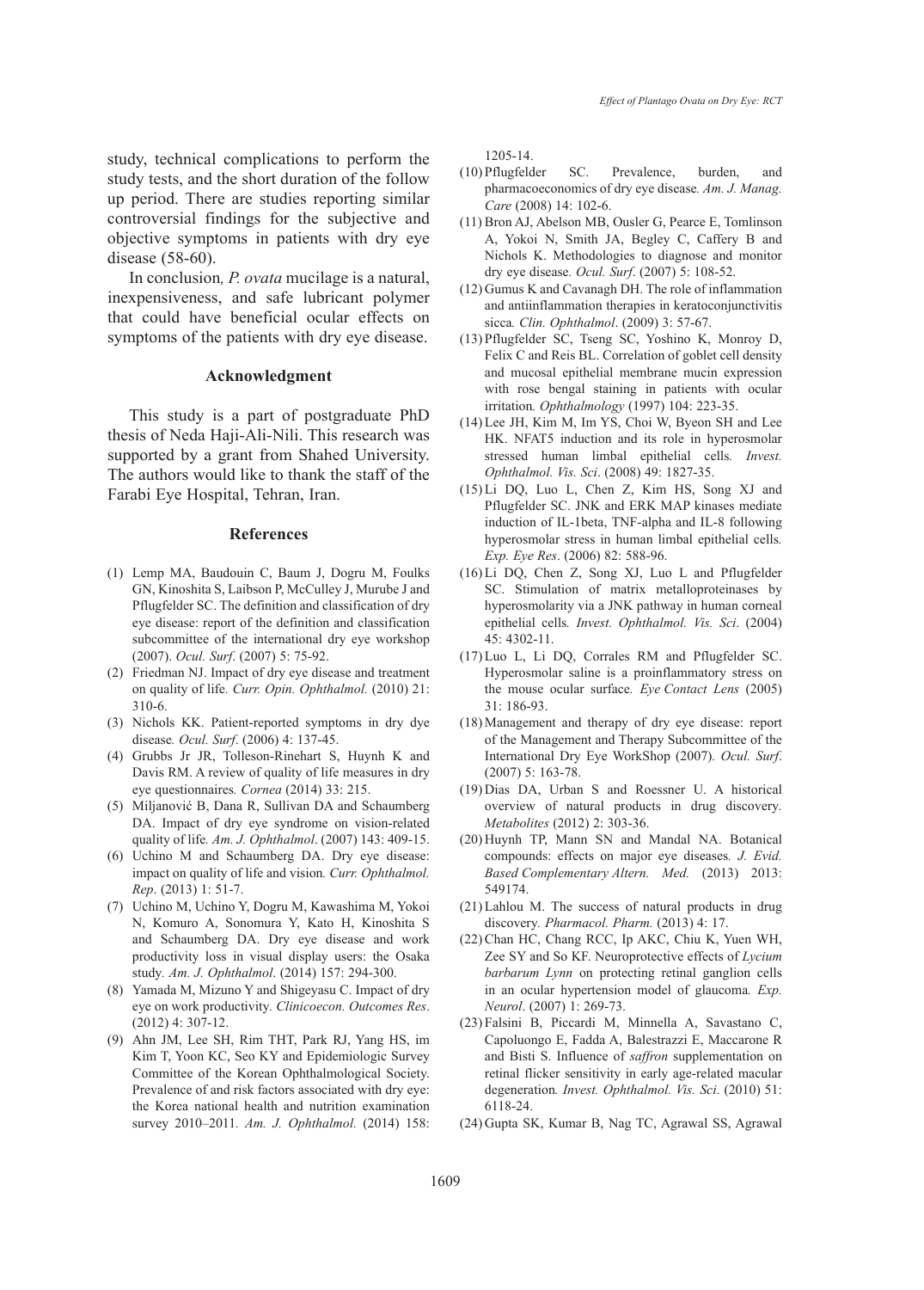R, Agrawal P, Saxena R and Srivastava S. *Curcumin* prevents experimental diabetic retinopathy in rats through its hypoglycemic, antioxidant, and antiinflammatory mechanisms*. J. Ocul. Pharmacol. Ther.* (2011) 27: 123-30.

- (25) Kim NR, Kim JH and Kim CY. Effect of Korean red *ginseng* supplementation on ocular blood flow in patients with glaucoma*. J. Ginseng Res*. (2010) 34: 237–45.
- (26) Manikandan R, Thiagarajan R, Beulaja S, Sudhandiran G and Arumugam M. Effect of *curcumin* on seleniteinduced cataractogenesis in Wistar rat pups*. Curr. Eye Res.* (2010) 35: 122-9.
- $(27)$  Nair NK, Patel K and Gandhi T. Effect of aqueous extract of *Embelica officinalis* on selenite induced cataract in rats*. Iran. J. Pharm. Res*. (2010) 9: 147.
- Paduch R and Woźniak A. The effect of *Lamium album*  (28) extract on cultivated human corneal epithelial cells (10.014 pRSV-T)*. J. Ophthalmic. Vis. Res*. (2015) 10: 229.
- (29) Paduch R, Woźniak A, Niedziela P and Rejdak R. Assessment of eyebright (*Euphrasia officinalis L.*) extract activity in relation to human corneal cells using *in-vitro* tests*. Balkan Med. J*. (2014) 31: 29.
- (30) Ritch R. Natural compounds: evidence for a protective role in eye disease*. Can. J. Ophthalmol*. (2007) 42: 425-38.
- Woźniak A and Paduch R. *Aloe vera* extract activity on (31) human corneal cells*. Pharm. Biol.* (2012) 50: 147-54.
- (32) Bae HW, Kim JH, Kim S, Kim M, Lee N, Hong S, Seong GJ and Kim CY. Effect of Korean Red *Ginseng* supplementation on dry eye syndrome in glaucoma patients–A randomized, double-blind, placebocontrolled study*. J. Ginseng Res*. (2015) 39: 7-13.
- (33) Barabino S, Rolando M, Nardi M, Bonini S, Aragona P and Traverso CE. The effect of an artificial tear combining hyaluronic acid and *tamarind* seeds polysaccharide in patients with moderate dry eye syndrome: a new treatment for dry eye*. Eur. J. ophthalmol*. (2013) 24: 173-8.
- (34) Choi W, Kim JC, Kim WS, Oh HJ, Yang JM, Lee JB and Yoon KC. Clinical effect of antioxidant glasses containing extracts of medicinal plants in patients with dry eye disease: a multi-center, prospective, randomized, double-blind, placebo-controlled trial*. PloS One* (2015) 10: e0139761.
- (35) Ansari A. Unani system of medicine and development of its materia medica*. Iran. J*. *Pharm. Res.* (2010) 3: 21-2.
- (36) Hajimehdipoor H, Mortazavi SA, Dehpour A and Hassanzadeh G. Evaluation of the wound healing activity of a traditional compound herbal product using rat excision wound model*. Iran. J. Pharm. Res.*  $(2017)$  16: 153-63.
- Pourahmad J. History of medical sciences in Iran*.*  (37) *Iran. J. Pharm. Res.* (2010) 7: 93-9.
- Ibn-e-Sina A. *Al-qanun fit-tib [The canon of medicine]*. (38) Alamle-al-Matbooat Institute, Beirut (2005).
- (39) Aghili Khorasani MH. Makhzan-al-Advia [Source of

*plants]*. Bavardaran, Tehran (2001).

- Jorjani S. *Zhakhireh Kharazmshahi [Treasures of the*  (40) *Khwarazm Shah]*. Ehya Teb Tabiee Institute, Qom (2012).
- Westerhof W, Das P, Middelkoop E, Verschoor J, (41) Storey L and Regnier C. Mucopolysaccharides from *psyllium* involved in wound healing*. Drugs Exp. Clin. Res*. (2000) 27: 165-75.
- Singh B, Lal H, Pal L and Sharma V. *In-vitro* (42) release profile of anti-ulcer drug rabeprazole from biocompatible *psyllium*-PVA hydrogels*. J. Mater. Sci. Mater. Med*. (2012) 23: 1021-32.
- $(43)$  Hulbert D, Thorpe P, Winning A and Beckett M. Fatal bronchospasm after oral ingestion of *isphagula. Postgrad. Med. J*. (1995) 71: 305.
- Cheng Y, Ohlsson L and Duan RD. *Psyllium* and fat in (44) diets differentially affect the activities and expressions of colonic sphingomyelinases and caspase in mice*. Br. J. Nutr*. (2004) 91: 715-23.
- (45) Rodriguez-Cabezas M, Galvez J, Camuesco D, Lorente M, Concha A, Martinez-Augustin O, Redondo L and Zarzuelo A. Intestinal anti-inflammatory activity of dietary fiber (*Plantago ovata* seeds) in HLA-B27 transgenic rats*. Clin. Nutr*. (2003) 22: 463-71.
- (46) Triantafyllidi A, Xanthos T, Papalois A and Triantafillidis JK. Herbal and plant therapy in patients with inflammatory bowel disease*. Ann. Gastroenterol.*  (2015) 28: 210.
- (47) Yakoob J, Jafri W, Mehmood MH, Abbas Z and Tariq K. Immunomodulatory effects of *psyllium* extract on helicobacter pylori interaction with gastric epithelial cells. *J. Evid. Based Complementary Altern. Med.* (2016) 21: 18-24.
- (48) Rahimi R, Shams-Ardekani MR and Abdollahi M. A review of the efficacy of traditional Iranian medicine for inflammatory bowel disease*. World J. Gastroenterol*. (2010) 16: 4504-14.
- United States Pharmacopeial Convention. *USP35*  (49) *NF30, 2012: U. S. Pharmacopoeia National Formulary*. United States Pharmacopeial (2011).
- (50) DuBois M. Colorimetric method for determination of sugars and related substances*. Anal. Chem*. (1956) 28: 350-6.
- (51) Moss SE, Klein R and Klein BE. Prevalence of and risk factors for dry eye syndrome*. Arch. Ophthalmol*. (2000) 118: 1264-8.
- (52) Pflugfelder SC, Maskin SL, Erson B, Chodosh J, Holland EJ ,De Paiva CS, Bartels SP, Micuda T, Proskin HM and Vogel R. A randomized, doublemasked, placebo-controlled, multicenter comparison of loteprednol etabonate ophthalmic suspension, 0.5%, and placebo for treatment of keratoconjunctivitis sicca in patients with delayed tear clearance*. Am. J. Ophthalmol*. (2004) 138: 444-57.
- Wadhwa J, Nair A and Kumria R. Potential of plant (53) mucilages in pharmaceuticals and therapy*. Curr. Drug Deliv*. (2013) 10: 198-207.
- Nayak AK, Pal D, Pany DR and Mohanty B. (54)Evaluation of *Spinacia oleracea L.* leaves mucilage